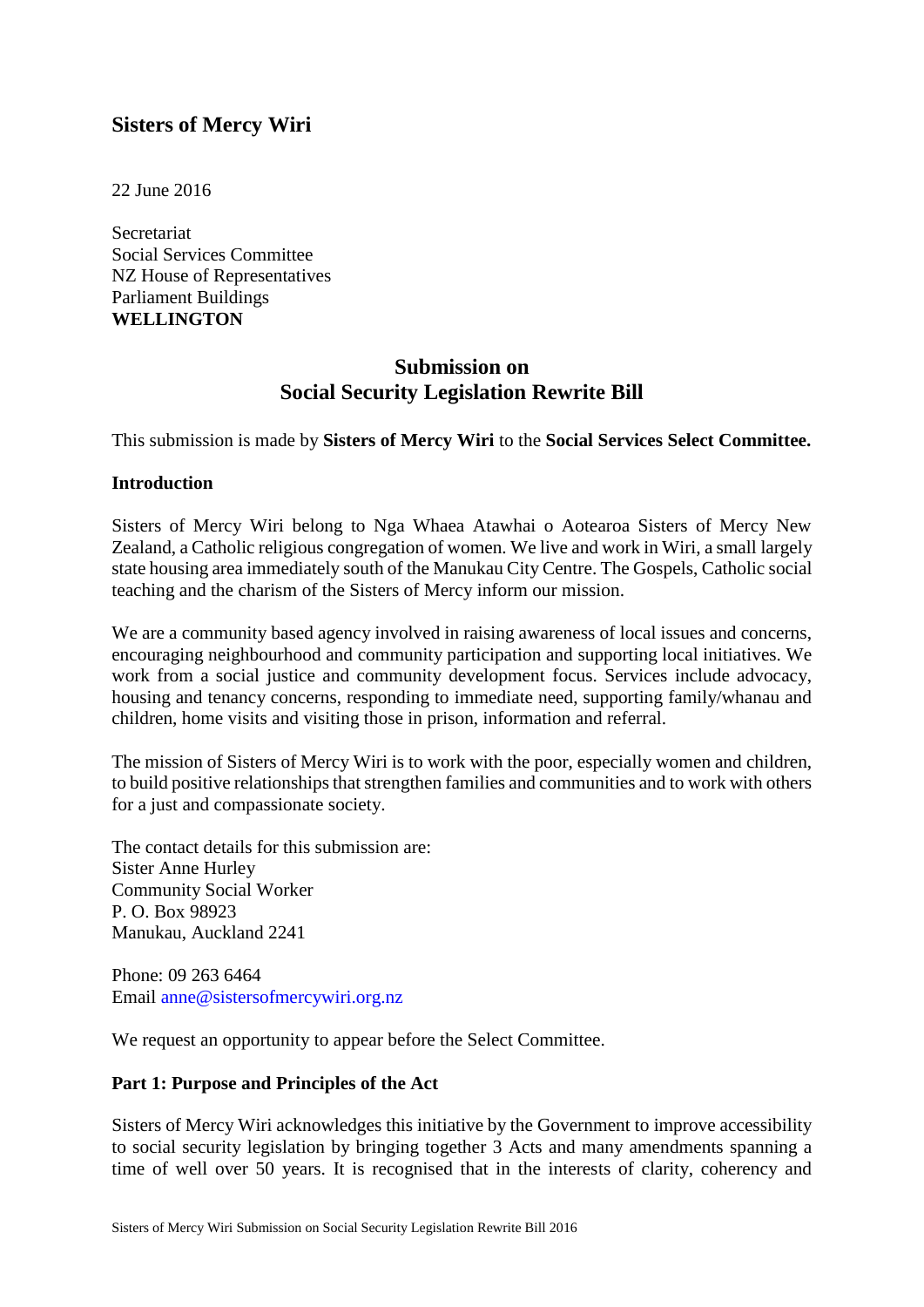consistency this is well overdue, and the updates in drafting style and language as well as structure are noted.

It is the belief of Sisters of Mercy Wiri that **all** New Zealanders have the right to share in the benefits of our society, and that Government has the responsibility to ensure that this happens. Therefore we disagree with the basic emphasis in the Bill. The establishment of the investment approach, as it has been interpreted by the writers of the Bill, as the basis of social security in New Zealand we fundamentally oppose. Financial assistance is not the only type of assistance that is required just as people at risk of "long term welfare dependency" are not the only people who require assistance.

From our perspective the principles that underpin any social security or social welfare are those which are reflected in the original 1938 Act. This is "to provide an income which allows people to have a standard of living that allows them to be part of the community." In our view, Section 4 of the Bill, which outlines the Principles of the Bill, relies too heavily on work in paid employment as the solution for people who require assistance. This is a too meagre, limited and restricting view.

The approach outlined in "Welfare Justice For All" the final report of the Alternative Working Group sponsored by the churches in 2010 as a response to the narrowly focused Welfare Working Group's review of social welfare, presents a more liberal/generous, humanising approach which aligns more closely to the values of the Sisters of Mercy Wiri.

We acknowledge that it is indisputable that **meaningful** employment enhances the lives and well-being of people. Further, it can allow people to feel included in society and to feel as if they are making a contribution to society and the national good. It must be pointed out though that, "**Wellbeing** is not simply about access to income and resources. It is also related to health, education, social, cultural, environmental and political outcomes. For example, well-being includes **free and open participation** in family, wider kinship and community groups. It includes participation in formal and informal political processes that constitute governance at all levels in society, and also involves **participation** in cultural processes that create and sustain **individual group and collective identity**." (p42 Welfare Justice for All)

The idealised principles of this Bill do not address these aspects of wellbeing. The struggle to be in paid employment can be costly, demoralising and time consuming for those who require a benefit. Looking for non-existent work day after day, working long hours at a low paying job that has few rewards, having to travel long distances to work, having no transport, being in a job in which the employers or their agents are discriminating or unfair, or having to work while unwell, and having little time for relaxation or to spend with family are some of the negative influences of being in paid employment for the poor.

"Social security:

- Requires investment in the well-being of all members of society
- Ought to properly reflect Maori aspirations for full citizenship and rangatiratanga
- Ought to protect the vulnerable from adverse conditions
- Ought to be financed by general taxation rather than individual contributions
- Should encourage opportunity for all citizens to participate in our society
- Ought to facilitate the achievement of paid employment as well as other beneficial types of work
- Should provide an adequate standard of living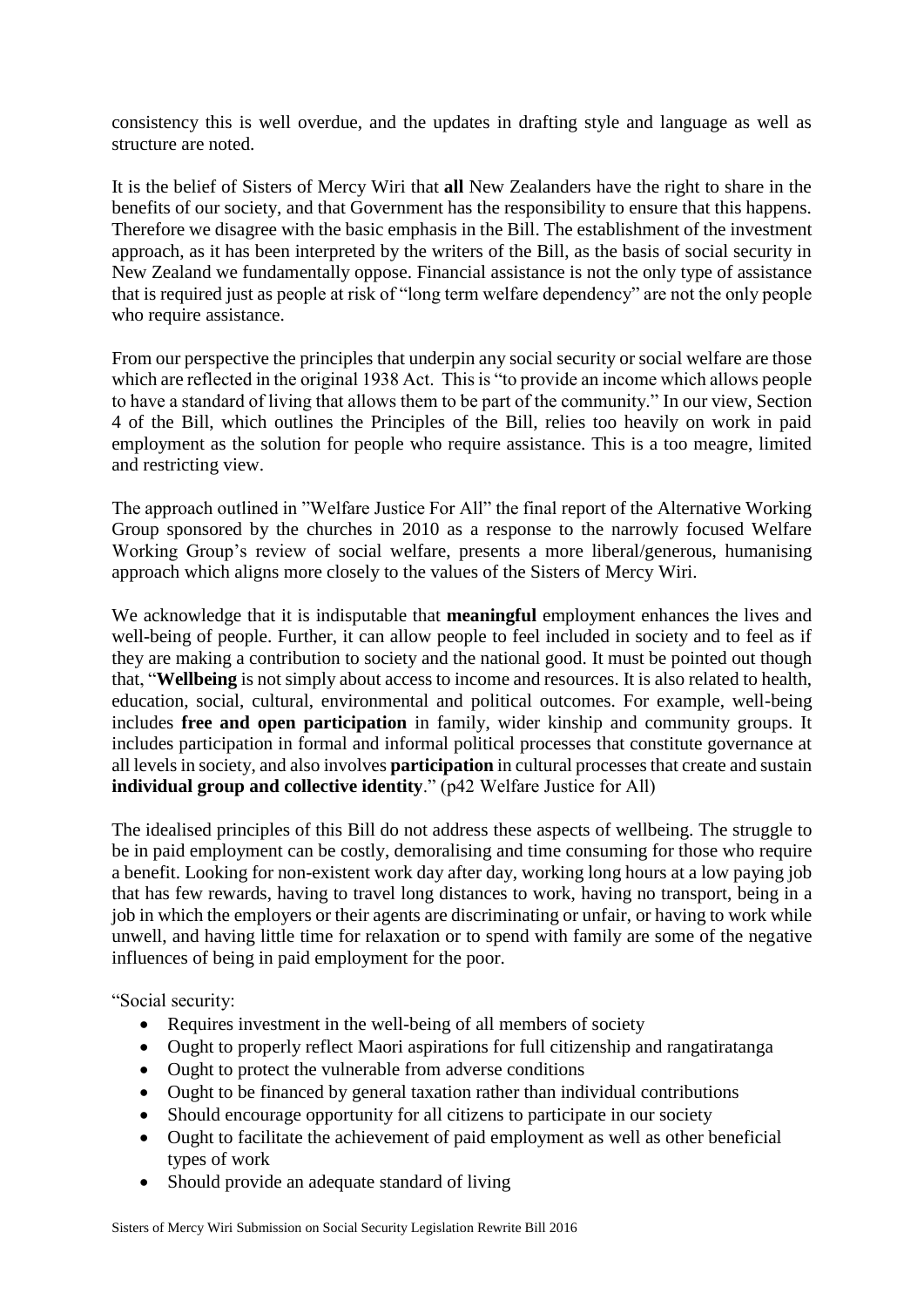Social security should be simple, transparent, consistent and consistently applied.

A comprehensive social security system should be linked with good economic, employment, housing, health, education and social services." (Welfare Justice For All, p8-9)

#### **Recommendation:**

**The principles of the Social Security Legislation Rewrite Bill 2016 be expanded and enhanced to include principles that apply to the total wellbeing of all New Zealanders in line with what has been written above.**

### **Part 2: Assistance**

### **S.82 – 84 Temporary Additional Support**

In granting Temporary Additional Support the practice of claiming back \$25 per week for a person requesting assistance to meet his/her essential needs is unreasonable and unfair. The Rewrite presents an opportunity to address this unhelpful practice.

#### **Recommendation:**

# **The Temporary Additional Support be the full amount between essential costs and income thus abolishing the \$25 deduction**

### **Part 3: Obligations**

The Bill, in indicating the obligations of people receiving a benefit and the obligations of MSD, has a much heavier hand concerning the obligations of those receiving a benefit as opposed to the obligations of MSD. There are approximately 70 sections spelling out the obligations of people receiving a benefit as opposed to only 2 setting out MSD obligations.

#### **Recommendation:**

## **The Ministry of Social Development has a duty to inform people applying for assistance of ALL they are entitled to under the Act.**

**S. 98:** Another area of concern perceived by Sisters of Mercy Wiri is the question of communication. What does the phrase "in writing" mean? Does it mean communication by electronic means and texting only or does it include postal mail? We see that these methods of communication are not always reliable, especially for people who are illiterate or who do not have easy access to computers, or much practice in using them, for example.

#### **Recommendation:**

**There is a section in the Bill clarifying the meaning of the phrase "in writing" outlining MSD's obligation to ensure that the person requesting assistance receives the communication.**

## **Part 4: Factors Affecting Benefits**

While one of the stated, basic principles of the Bill is supposedly investing in people, the Sisters of Mercy Wiri suggest that the punitive emphasis evident in the Bill together with the aim of moving people "off the books" in order to reduce statistics and "to prevent Welfare dependency" is counter-productive to the wellbeing of many of those people receiving a benefit together with their families.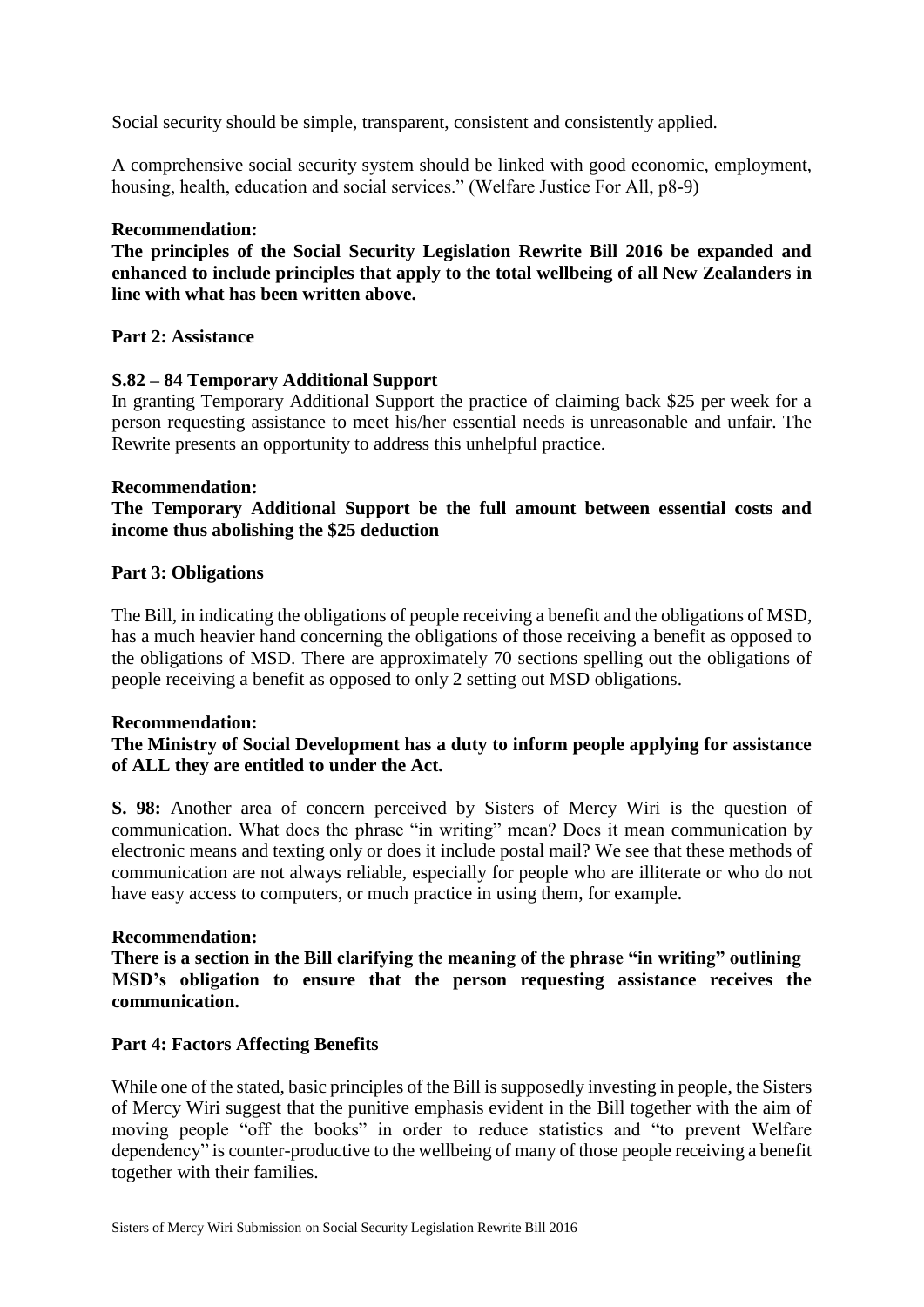**S.176 – 178:** Sisters of Mercy Wiri advocate strongly for the deletion of these clauses from the Bill. In our experience the effect of the deductions imposed on sole parents (mainly women) under section 70A of the 1990 Social Security Act were punishing and difficult to get withdrawn. While this part of the Bill is intended to ensure that the name of the non-custodial parent is known, and there by ensuring that child support payments can be collected from them, it results in a heavy censure which affects the custodial parent (usually mother) and the child or children, rather than the non-custodial parent, who is the person being sought.

While Section 177 lists the occasions in which the sanctions should not apply, historically, even with a letter from a lawyer it has been difficult to get the sanctions lifted. In our experience, the custodial parent does not decide that she is not going to say who the father is to protect him. The reasons outlined in section 177 make it clear that there are legitimate reasons for a woman not to be able or not to be willing to name the father of her child. It is not unknown for a woman not to know who the father of her child is.

One example of this, a sole parent the workers from this agency advocated for, admitted that when she was sixteen and seventeen she often went to parties and slept around with men at these parties. Her description of herself was that while she thought she was smart, in reality she was so stupid. Maybe she was, maybe she was naïve. That's not the point. She was surely abused and used and she became pregnant on one of these occasions. Her child was almost 5 when she came to this agency. The deductions had made life very difficult for her and her child. As is the case in most of these instances the mother on this occasion was not aware that \$28 per week was being deducted from her benefit weekly. She did not therefore know that she had a valid reason to have the deduction lifted. Neither did she know how to go about getting the deduction lifted. This instance is not unusual.

# **Recommendation: Sections 176-178 be deleted from the Bill.**

## **Part 5: Enforcement**

**S.215 – 230:** Rather than assisting people receiving benefits to comply with their obligations and to be clear about what they need to do in order to comply, this Bill emphasises punishments and sanctions as the only way forward.

In our experience every process and communication from MSD to those receiving a benefit can be so open to miscommunication and misunderstanding. People who have English as a second language, or who are not very well educated, perhaps illiterate, who do not have the means to charge their phones, or who do not have a phone or computer, for example, are prime targets for miscommunication. They rarely have the ability or skills to present their case coherently or in a satisfactory manner. Punishing them by sanctions is often unfair and brought about by the subjective judgement of the MSD worker.

#### **Recommendation:**

**The Bill makes clear what 'good and sufficient reason' means so that every person who is in need understands all of his or her entitlements and obligations.**

**Part 6: Administration:**

## **S.318 Redirection of Benefits without consent**